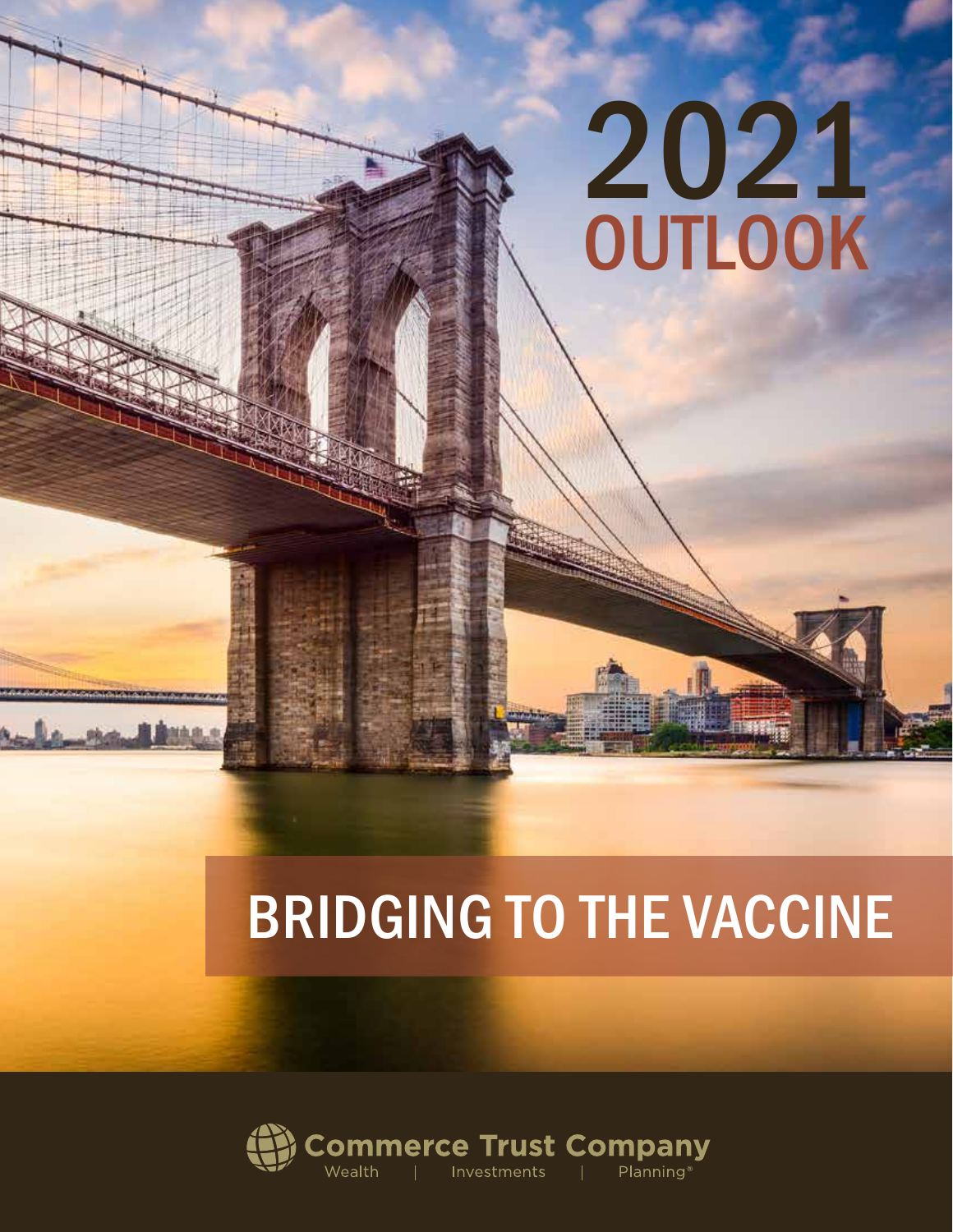### EQUITY MARKETS SOARED TO NEW HIGHS ON POSITIVE VACCINE RESULTS

**The cavalry arrived in the form of at least three potentially successful coronavirus vaccines announced in November, and there is definitely light at the end of the tunnel. During the winter months, however, the economic tunnel could darken and narrow considerably before we squeeze through.**

**The U.S. is already out of a recession that began in February, as the employment picture improved from May through October and the stock market recovered in a remarkable "V"- shaped fashion. While this was the deepest recession this country has experienced from peak to trough since World War II, it's also likely been the shortest (the National Bureau of Economic Research officially dates the end of a recession well after the fact).** 

**MARKET SUMMARY** MARKET SUMMARY

- **The stock market is already looking past the virus -- stock prices will likely trend higher with the massive monetary and fiscal liquidity poured into the financial system.**
- **After the election and with the announcement of several promising vaccines, we now recommend being overweight equities versus your target level.**
- **We project a full economic recovery either in the second or third quarter of 2021.**
- **Municipal bond default rates are expected to increase from their extreme lows of the past several years, so bond selection will be critical for 2021.**
- **The dramatic decline in interest rates provided positive returns for all fixed income sectors in 2020.**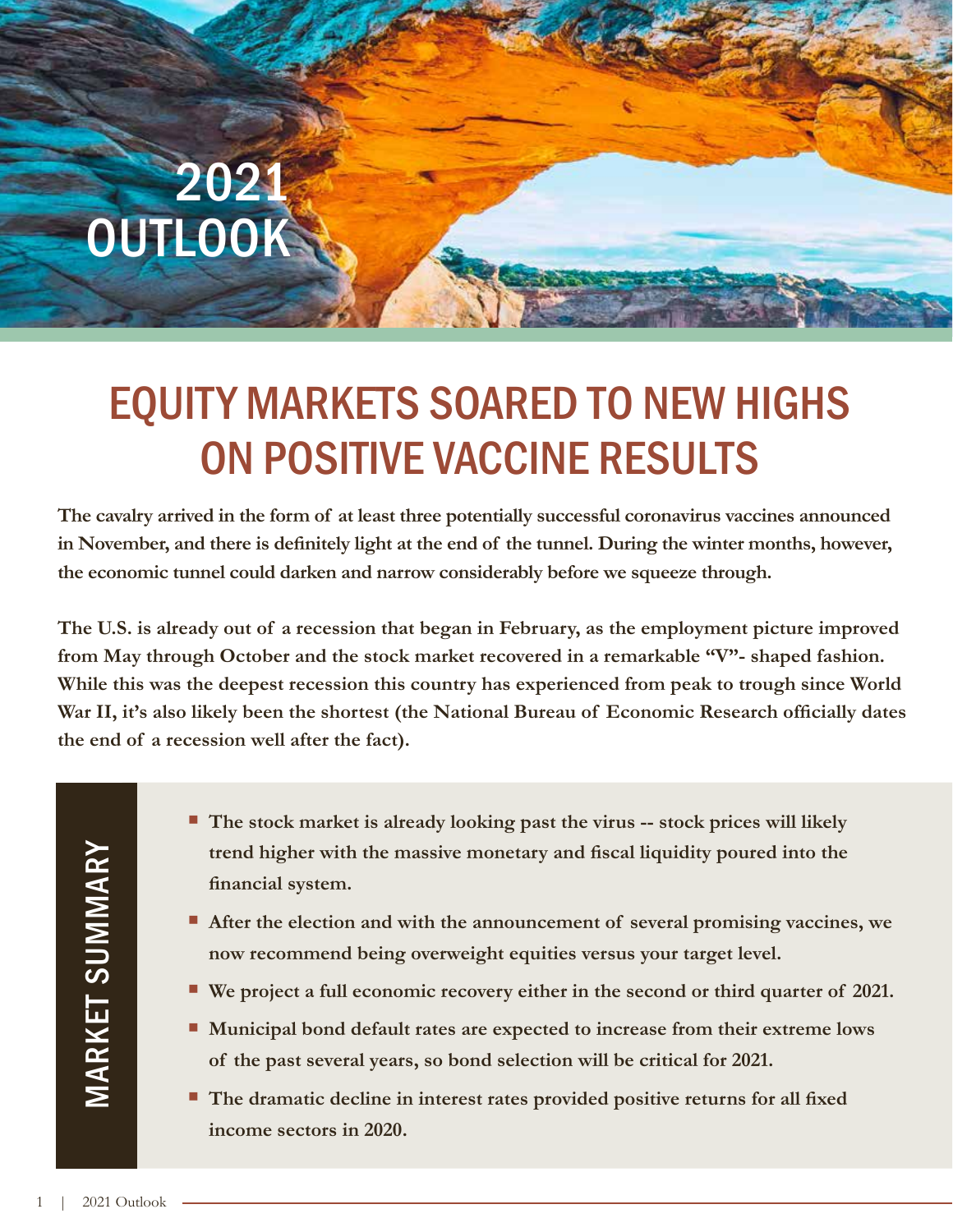

### ECONOMIC OUTLOOK

How bad was it? Unemployment peaked at its highest level since the Great Depression (Figure 1). GDP fell a bit over 10% during the first half of the year (Figure 2) paced by a staggering 9% drop in economic activity during the second quarter alone (the worst quarter on record ever) as the nearly universal stay-at-home mandates and nonessential service provider shutdowns to fight the onset of the coronavirus in April and May exerted enormous pressure on daily activities.

Fortunately, easing restrictions and massive government stimulus led to a nominal 7.4% bounce back in the third quarter. While estimates for fourth quarter GDP vary widely, we expect continued modest progress despite the resurgence of the coronavirus globally. The bad news is by the end of the year the economy will likely still be operating 2% lower than where it began 2020. The good news is that it has been (like the stock market) a V-shaped recovery so far. While the rebound will start to slow significantly, we would project a full recovery sometime between the second quarter and third quarter of 2021, much sooner than economists thought during the depths of the collapse.



#### OFFICIAL UNEMPLOYMENT RATE (FIGURE 1)

### ACTIVITY PLUNGED, BUT RECOVERED **MORE QUICKLY THAN ANTICIPATED** (FIGURE 2) IN OUR BASECASE, THE LEVEL OF

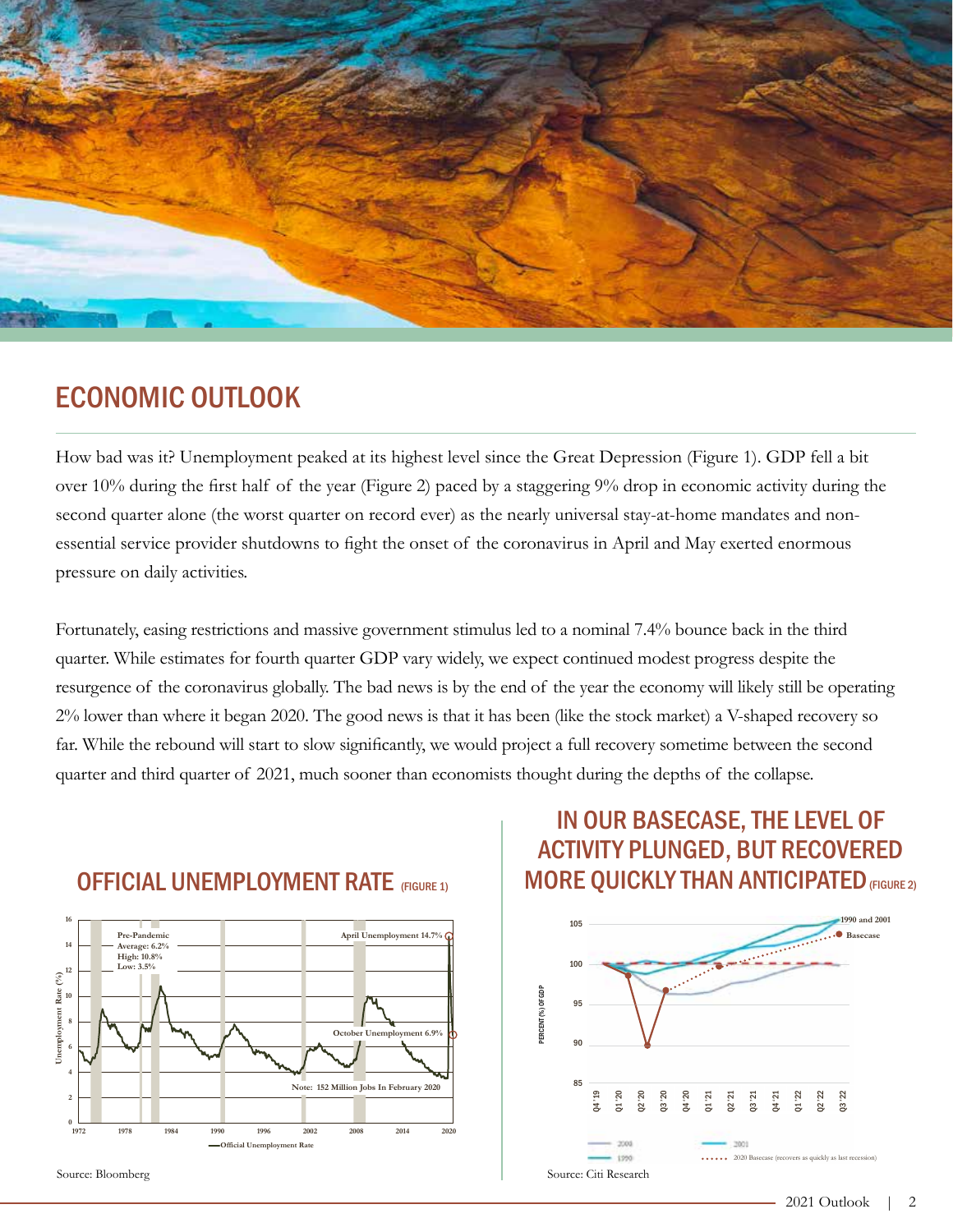#### KEY TAKEAWAYS: ECONOMIC

- GDP fell a bit over 10% during the first half of the **year paced by a staggering 9% drop in economic activity during the second quarter alone.**
- **Easing restrictions and massive government stimulus led to a nominal 7.4% bounce back in the third quarter.**
- **Vaccines are near and will eventually provide the lift the world needs to slowly get back to normal as 2021 unfolds.**

The rebound was clearly sparked by aggressive monetary and fiscal policy not only here but around the world. While the Federal Reserve (Fed) quickly slashed interest rates to zero and embarked on their quantitative easing strategies gleaned from the last Great Recession, Congress passed in two phases a combined \$2.6 trillion Coronavirus Aid, Relief, and Economic Security (CARES) Act fiscal package, representing more than 12% of yearly domestic GDP. All combined, the massive monetary and fiscal stimulus worldwide represented about three months of global GDP (Figure 3).

This stimulus has come at a very high fiscal price, leaving the economy

3

with the highest aggregate debt to GDP ever and limited flexibility going forward. And post-election gridlock complicates any near-term passage of additional governmental help just as temporary relief measures regarding forbearance and foreclosure on delinquent loans are about to expire.

|              | <b>CENTRAL BANK LIQUIDITY</b><br><b>INJECTION</b> |          | <b>GOVT FISCAL STIMULUS</b> |          | <b>CENTRAL BANK LIQUIDITY</b><br><b>INJECTION AND</b><br><b>GOVT FISCAL STIMULUS</b> |          |
|--------------|---------------------------------------------------|----------|-----------------------------|----------|--------------------------------------------------------------------------------------|----------|
|              | \$ Tln                                            | $%$ GDP  | \$ Tln                      | % GDP    | \$T <sub>ln</sub>                                                                    | % GDP    |
| U.S.         | \$6.21                                            | $29.0\%$ | \$3.30                      | $15.4\%$ | \$9.51                                                                               | 44.4%    |
| Eurozone     | \$1.78                                            | $13.3\%$ | \$4.02                      | $30.2\%$ | \$5.80                                                                               | $43.6\%$ |
| Japan        | \$1.03                                            | $20.0\%$ | \$2.08                      | 40.3%    | \$3.11                                                                               | 60.3%    |
| U.K.         | \$0.37                                            | $13.6\%$ | \$0.23                      | 8.3%     | \$0.60                                                                               | 21.8%    |
| China        | \$1.33                                            | $9.3\%$  | \$1.22                      | $8.4\%$  | \$2.54                                                                               | 17.7%    |
| Others*      | \$0.68                                            |          | \$2.38                      |          | \$3.05                                                                               |          |
|              |                                                   |          |                             |          |                                                                                      |          |
| <b>TOTAL</b> | \$11.39                                           | 13.2%    | \$13.23                     | 15.3%    | \$24.62                                                                              | 28.4%    |

#### COVID-19 IMPACT FEBRUARY - JUNE 2020 (FIGURE 3) **FEBRUARY – JUNE 2020** GLOBAL MONETARY AND FISCAL STIMULUS TO FIGHT

\* Incl RoW and ADB, IMF, WB

*Source: Cornerstone Macro* Source: Cornerstone Macro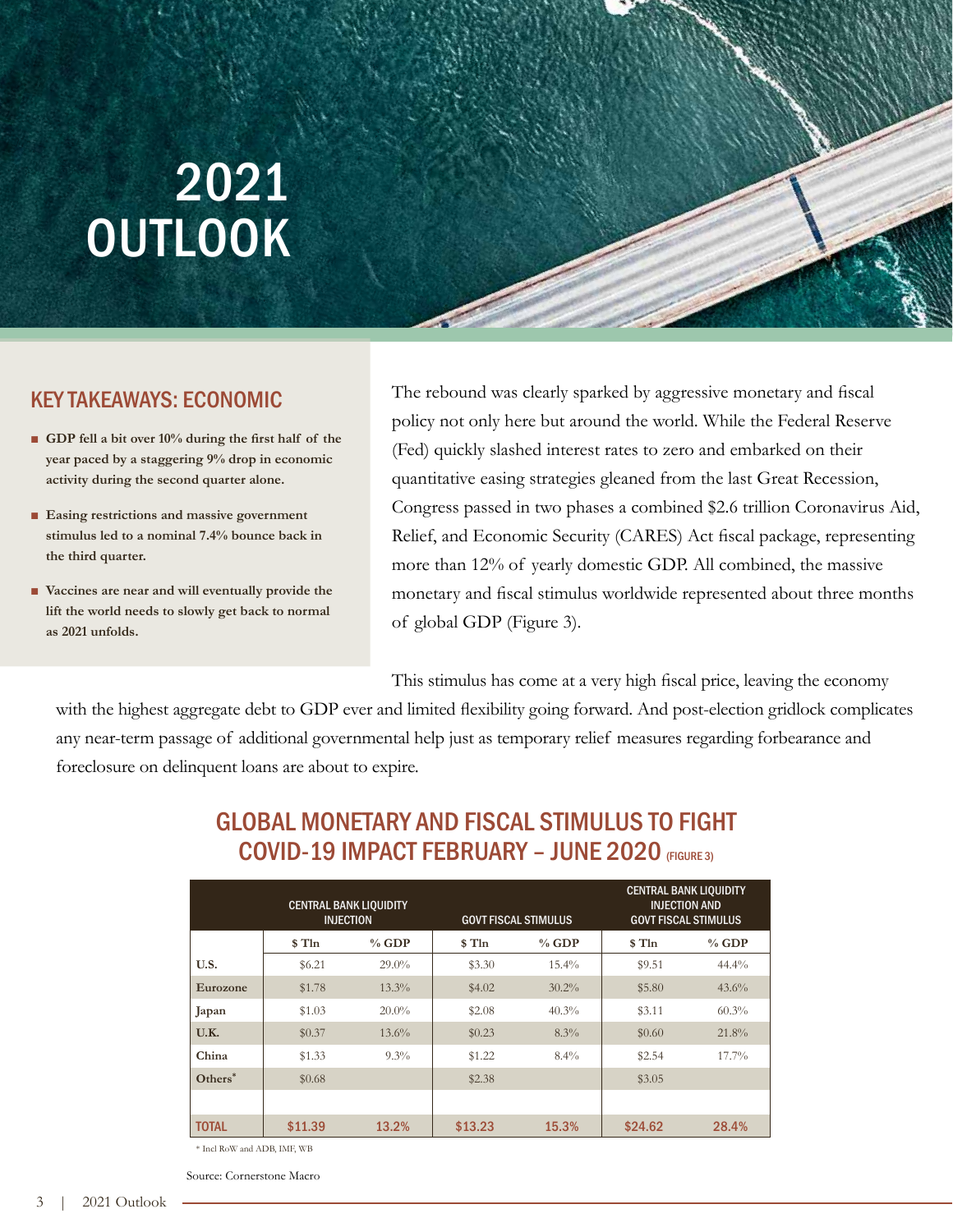

Still, even without additional government help we think the residual effects of the stimulus (some of it still working with a lag), lower borrowing costs, higher net worth on the back of the surging stock market, low inflation and less unemployment will provide enough economic momentum this winter to get us across the bridge we've built to the vaccine.

An additional financial booster shot would have been welcome as protection from a double-dip recession and loss of some of the progress we've made. But even if the recovery slows to a crawl for a bit, the vaccines are near and will eventually provide the lift the world needs to slowly get back to normal as 2021 unfolds. The stock market is already looking past the virus, and we think your portfolios should, too.

### EQUITY OUTLOOK

Let's begin with a table (Figure 4) depicting the wild ride the equity market has taken so far in 2020. As we begin December, why are equity markets around the world so strong and the S&P 500 near all-time highs? With coronavirus cases exploding, isn't the equity market set up for another decline?

Remember, the equity market discounts six to nine months into the future. So, while headlines look dim, the announcement of several promising vaccines has certainly improved the economic outlook by mid-year 2021. On the political front, the market is assuming the Republicans will retain the majority in the Senate (with one or two are pontical front, the market is assuming the Republicans will fetam the majority in the senate (with one of tw<br>Republicans winning in the runoff in Georgia early next year). Higher taxes seem far less likely in 2021. Whi some near-term bumps over the next few months may occur for the economy, the outlook continues to brighten.

| S&P 500 INDEX PRICE CHANGE - 2020 |                        |                         |                          |                              |                                 |  |  |  |  |
|-----------------------------------|------------------------|-------------------------|--------------------------|------------------------------|---------------------------------|--|--|--|--|
|                                   | Peak<br>$12/31 - 2/19$ | Trough<br>$2/19 - 3/23$ | Recovery<br>$3/23 - 9/2$ | Consolidate<br>$9/2 - 11/24$ | Year-to-Date<br>$12/31 - 11/24$ |  |  |  |  |
| <b>S&amp;P 500</b>                | 4.8%                   | $-33.9%$                | 60.0%                    | 1.2%                         | 10.7%                           |  |  |  |  |

#### S&P 500 INDEX PRICE CHANGE (FIGURE 4)

Source: S&P 500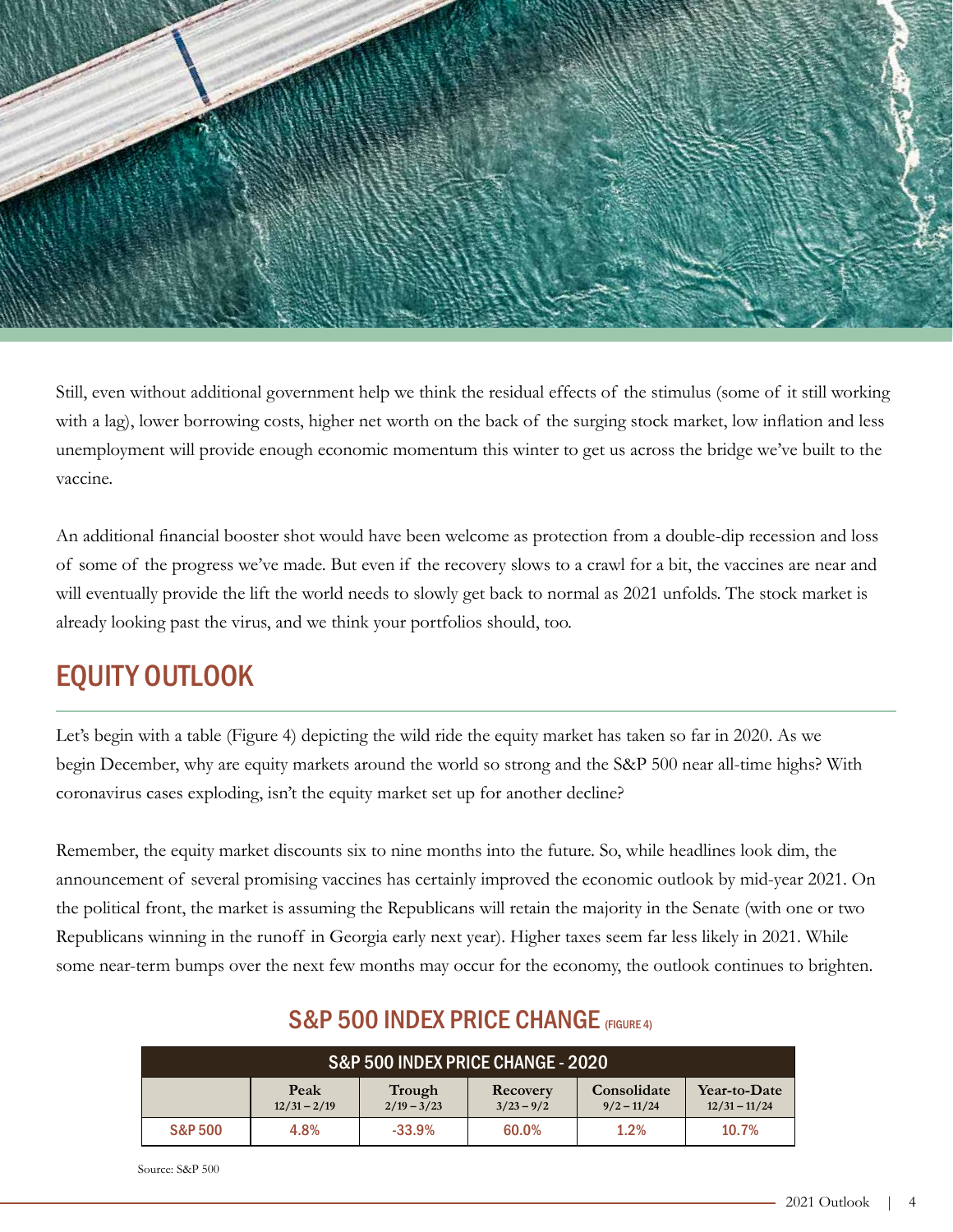#### KEY TAKEAWAYS: EQUITY

- **Just a few months after the stock market bottomed, with some help from rising home values, consumer net worth rebounded to record levels by June 2020.**
- Stocks are looking attractive as an income source **with the dividend yield on the S&P 500 at 1.8% and a potential for payouts to increase in the future.**
- **We have reduced our overweight to growth over value, but still favor growth over the short term.**

Corporate America has been able to keep costs constrained under this difficult operating environment and has been delivering much stronger earnings than thought possible just six months ago.

Let's focus on how investors have weathered the pandemic. We commented last summer that one big difference relative to past recessions was consumer confidence. This was especially true in consumers' outlook for the future, which never did collapse. Just a few months after the stock market bottomed, with some help from rising home values, consumer net worth rebounded to record levels by June 2020. During the Great Recession in 2008 and 2009 it took five years for wealth to recover.

As we approach 2021, investors are finding zero percent interest in money market funds and bond yields in the zero to three percent range, prompting them to look for places to earn a higher return. Stocks are looking attractive as an income source with the dividend yield on the S&P 500 at 1.8% and a potential for payouts to increase in the future. With the massive monetary and fiscal liquidity poured into the financial system over the past eight months, we feel more of it will find its way into the stock market over the next year, driving stock prices higher.

After the election and with the announcement of several promising vaccines, we now recommend being overweight equities versus your target level. To fund the increase in equities we recommend reducing your core bond exposure. One equity bias we have maintained is growth stocks over value stocks, which has worked well over the past several years. With the vaccine news and hope the economy will be fully re-opened soon, economically sensitive stocks have started to perform better. We have reduced our overweight to growth over value, but still favor growth over the short term.

International investing underperformed domestic equities consistently over the last ten years. We are maintaining our underweight position to international stocks, but do acknowledge the short-term outlook is improving. First,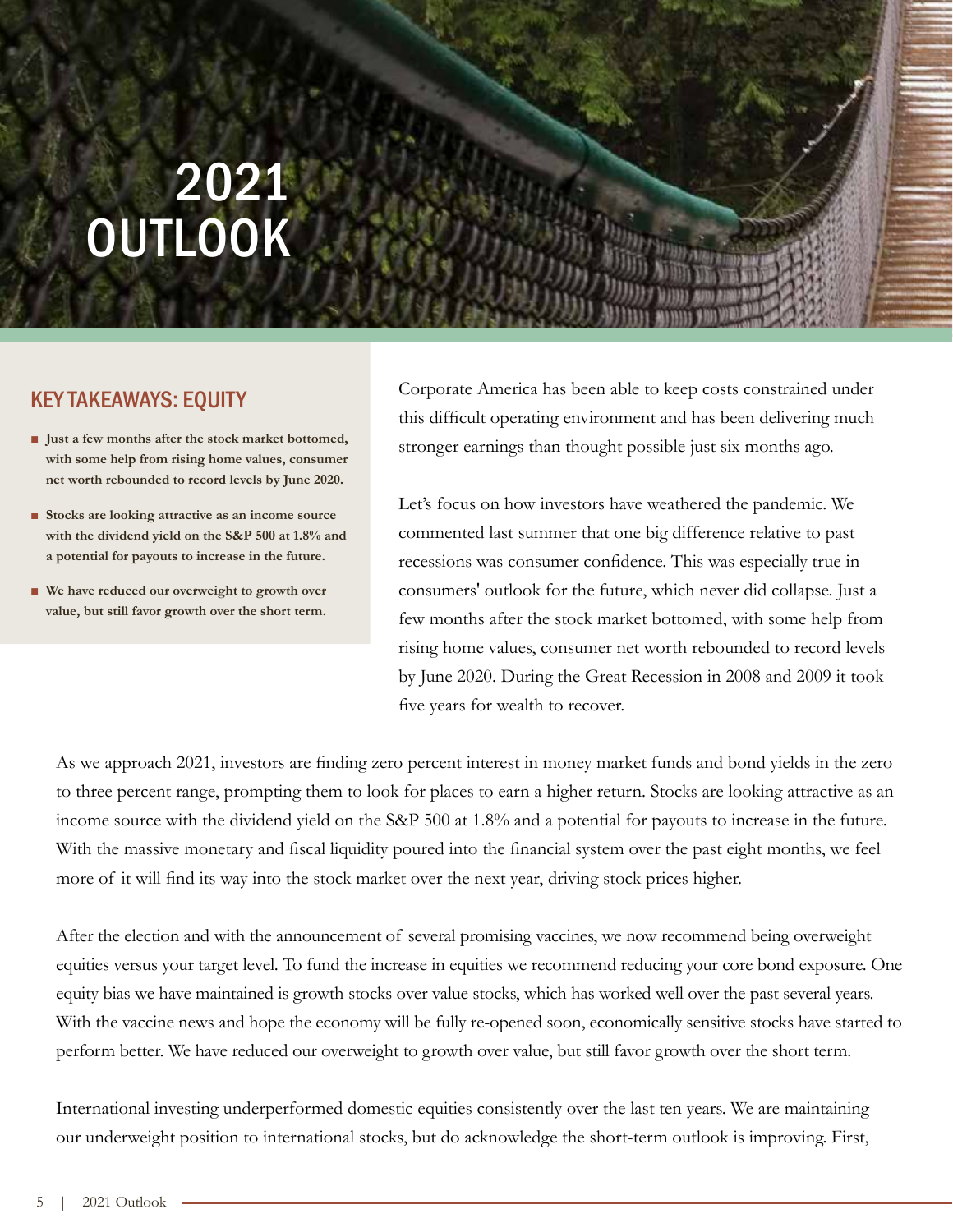

EAFE (Europe, Australasia, Far East) and emerging markets have a value tilt which will be beneficial as economies reopen. Another tailwind for international returns is the falling U.S. dollar against other world currencies. A declining dollar improves international returns, due to currency translation.

### ALTERNATIVE INVESTMENTS OUTLOOK

Many investment professionals believe that a traditional 60% Equity and 40% Fixed Income portfolio can provide the desired portfolio attributes of strong performance, capital protection and diversification. In 2020 a portfolio with a 60% S&P 500/40% Barclays Aggregate Bond mix returned 10.43% through Nov. 23. Positive fixed income returns offset the negative returns of equities in the second quarter. As the year unfolded, equities responded positively to monetary and fiscal stimulus and hope for scientific progress on COVID.

Our outlook for the next year is for low returns for high quality fixed income investments. For investment strategies with a balance of equity and fixed income we source our alternative investments in hedge funds from a portion of the fixed income allocation. We expect the hedge fund strategies that we employ to outpace fixed income returns in 2021 as the global economy improves and interest rates rise later in the year.

REITs were going through a transformation prior to COVID. Traditional retail malls were already in decline and with rising tenant bankruptcies and store closures, we expect more repurposing of real estate in the future. Office space needs by corporations are being re-assessed as working from home has been popular with employees and technology has enabled worker productivity. REIT returns are still negative for 2020 and require a return to a more normalized economy to fully recover from their setbacks.

### FIXED INCOME OUTLOOK

The bond market appears to be on its way to finishing the year with reasonable returns despite the instability caused by the pandemic. Thanks to massive monetary and fiscal stimulus, stability returned quickly to the bond market. An economic recovery was able to gain a footing and continues to improve as we are about to enter 2021.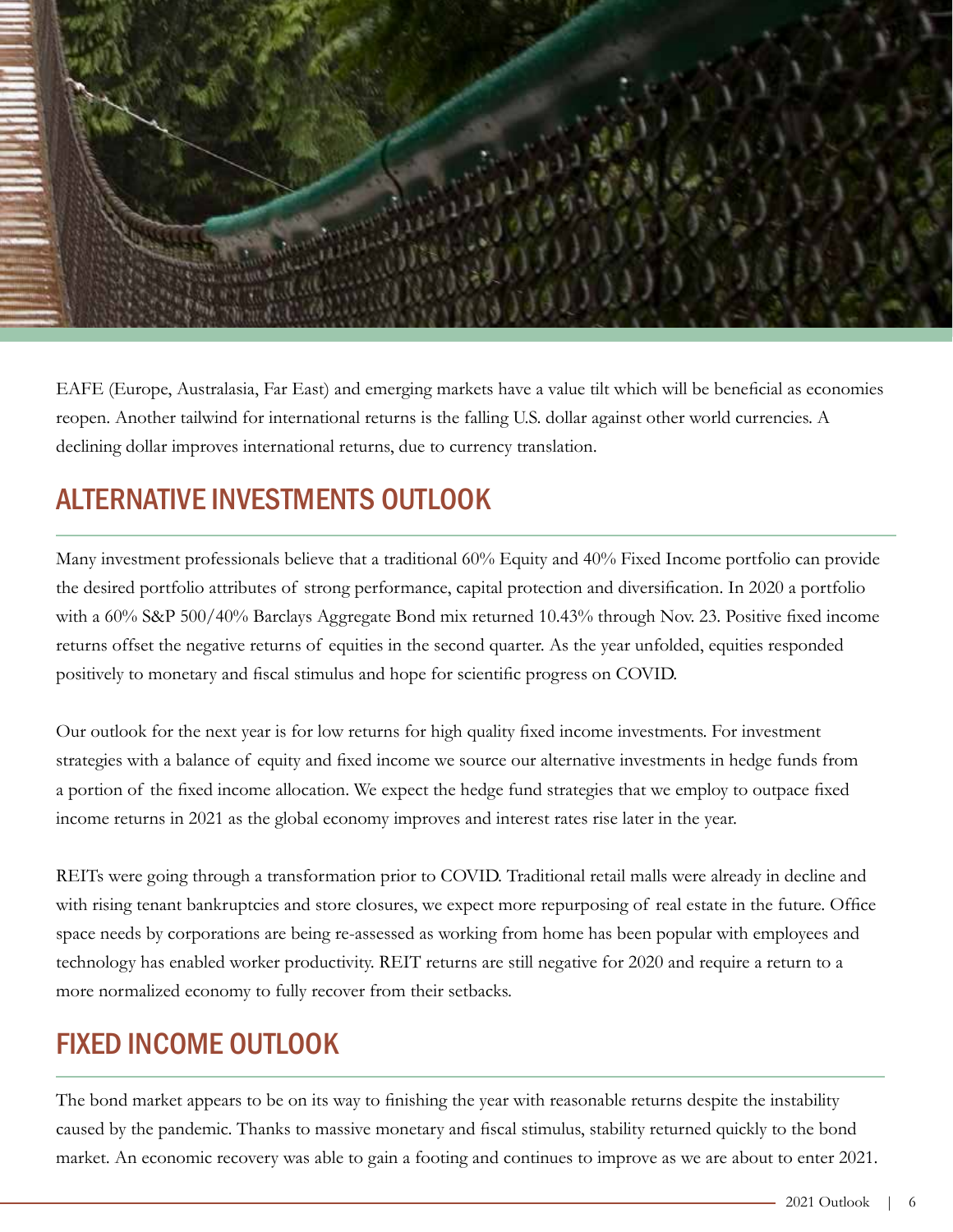#### KEY TAKEAWAYS: FIXED INCOME

- The dramatic decline in interest rates provided **positive returns for all fixed income sectors in 2020.**
- **With tight spreads and low interest rates lingering into the start of the new year, high quality bonds (Treasuries, MBS, and Corporates) will struggle to provide coupon returns for 2021.**
- Some opportunities in the High Yield sector **could develop as the bond market reacts to a rise in default rates.**

Performances for all fixed income sectors are on pace to finish 2020 in positive territory (Figure 5). The Barclays Aggregate Bond Index has generated a 7.28% year-to-date return (as of 11/27/2020) with Treasuries being the top performing fixed income sector. Investment grade sectors have been able to outperform High Yield and Emerging Market Debt year-to-date. In the first half of 2020, bond markets across the globe reacted to the spread of COVID with dramatic declines in the interest rates. Improving credit conditions helped offset a more gradual rise in interest rates over the second half of 2020.

FATERE TATIL

 $\frac{1}{2} \sum_{i=1}^n \frac{1}{i!} \int \frac{1}{\sqrt{2}}$ 

Valuations for most investment grade fixed income sectors in general are expensive as we approach next year. Within each sector there are various holdings that have not fully recovered, as found in certain asset-backed securities (ABS) and select Corporates in the leisure and entertainment industry. Some weakness remains in the High Yield sector as reflected in the Moody's speculative grade default rate reading of 6.5% at the end of October (historic average is 4.1%). The default rate has taken a breather recently but is expected to regain momentum due to the recent COVID resurgence. Some opportunities in the High Yield sector could develop as the bond market reacts to a rise in default rates.

As the U.S. economy began to mend in the second half of 2020, municipal bond investor demand and risk appetites returned. Lower quality bonds outperformed their higher quality counterparts. The Bloomberg Barclays Municipal Bond Index is up 4.5% year-to-date (as of 11/27/2020) despite a pandemic looming over the market. Municipal bond credit pressure takes time to build, with downgrades and defaults lagging these effects on the economy at large. Municipal bond default rates are expected to increase from their extreme lows of the past several years while remaining elevated in the coming years, potentially reaching above the 1% threshold. Further fiscal stimulus is still up in the air which will add to budget pressure at a time when revenue growth is particularly vulnerable.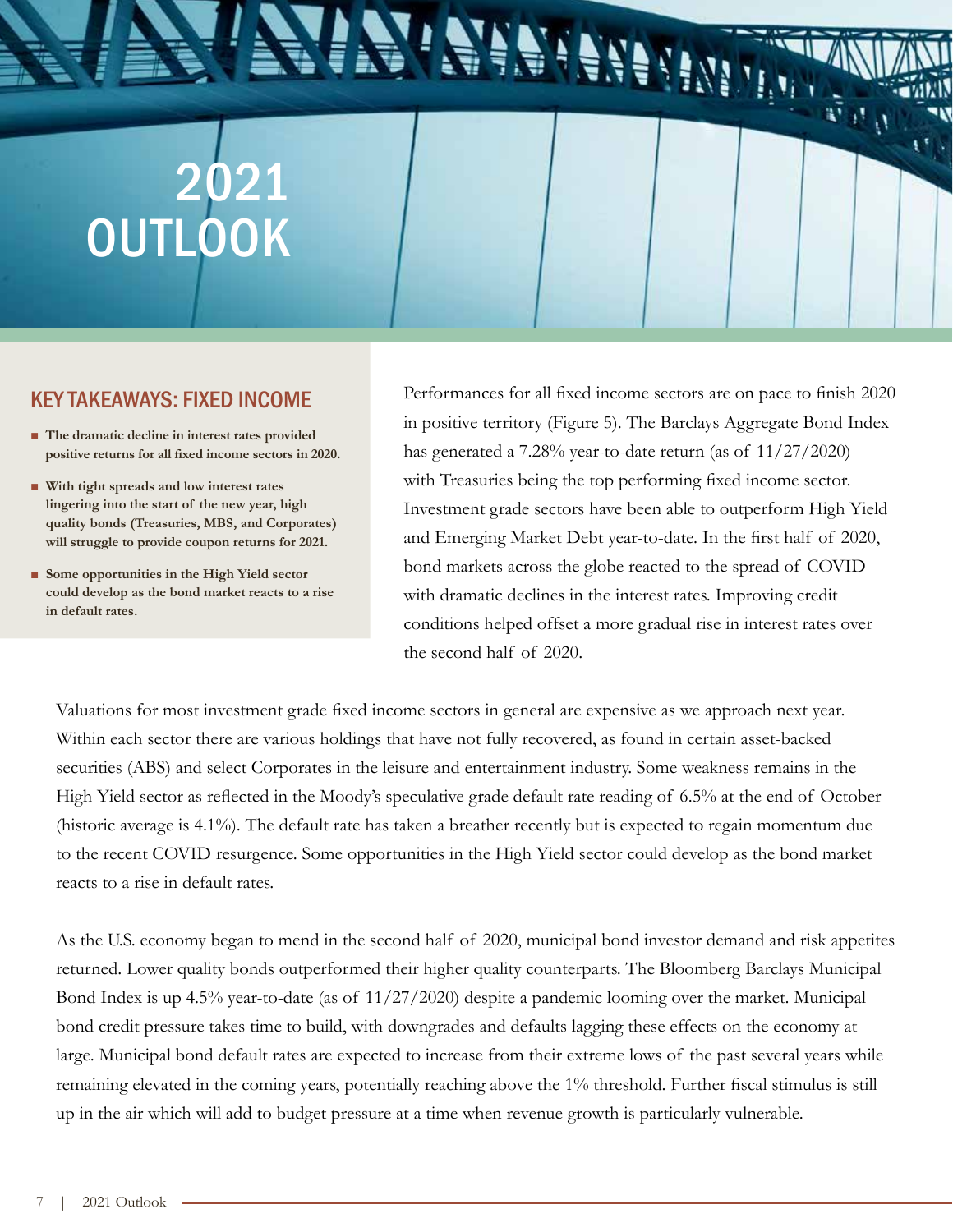

We expect far less municipal bond issuance in December and the first quarter of next year, as supply was pulled forward to September-October, as issuers came to the market to get ahead of any election-related volatility. Further improvement in municipal bonds will depend on the extent of additional fiscal stimulus and the expected scenario of investor demand exceeding supply.

The direction for interest rates is expected to remain ill-defined until election results are all in, especially regarding the Senate race outcomes in Georgia. The base case is that the Republicans maintain control of the Senate (splitting Congress) and Biden becomes President. In the interim, markets will attempt to handle a contentious presidential transition and the timing of vaccines for COVID. Treasury yields are likely to be volatile during this period. With yields already well below 1.00% for 2- through 10-year maturities, there is not much upside potential for Treasuries. Until uncertainty abates, the chances for a large fiscal stimulus remain, putting upward pressure on



FIXED INCOME – YTD RETURNS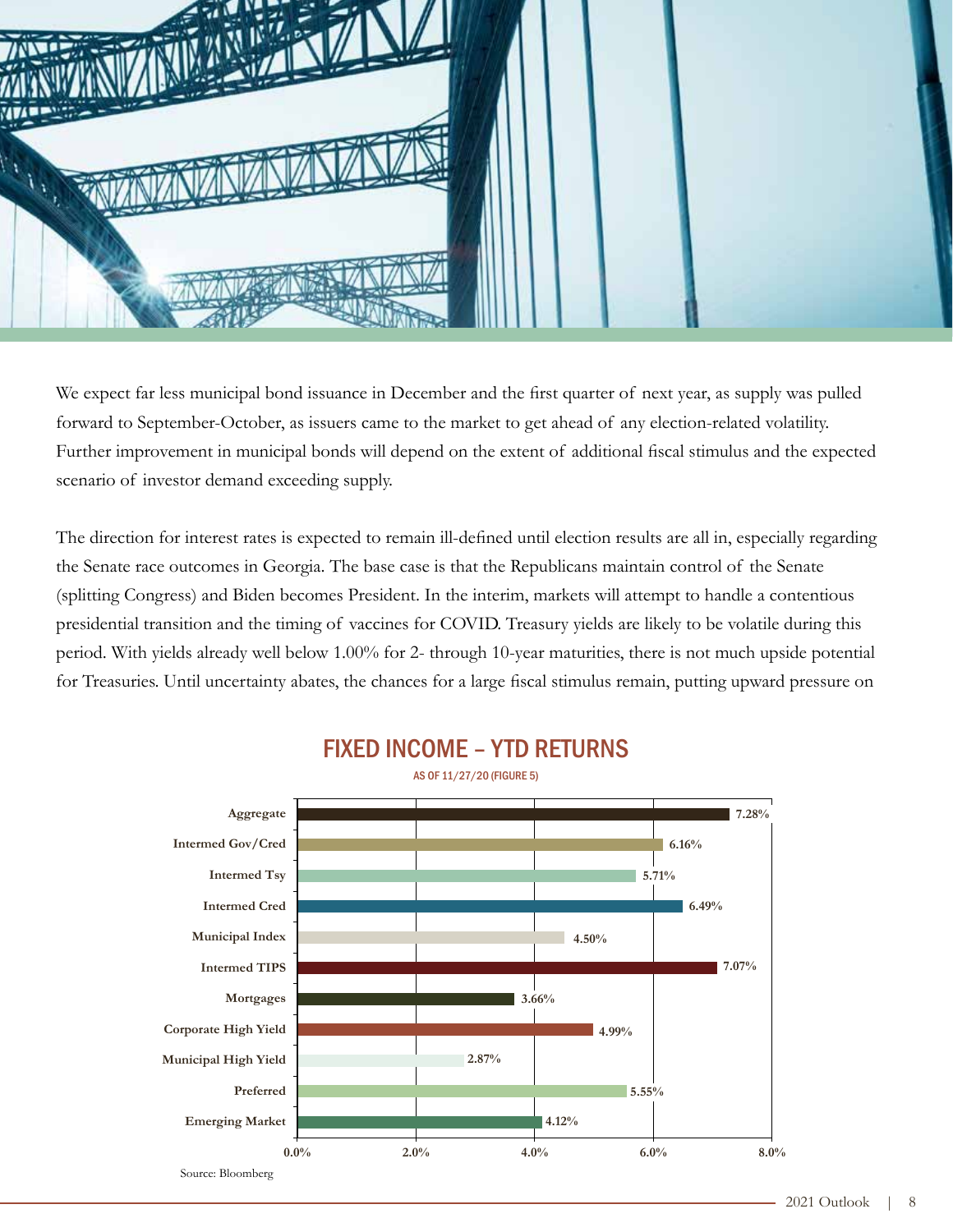interest rates. With the gap between U.S. Treasury yields and abroad growing, foreign investor demand could help offset some of this upward pressure.

With credit spreads approaching pre-COVID levels, the risk premium on investment grade corporate credit of 134 basis points (bps) is back below its 20-year average of 162 bps. This leaves little room for upside improvement in the performance for corporate bonds from spread tightening. Focus should be on select sectors and issuers that have lagged the recent recovery, in such areas as leisure and entertainment.

With tight spreads and low interest rates lingering into the start of the new year, high quality bonds (Treasuries, MBS, and Corporates) will struggle to provide coupon returns for 2021. If the vaccines perform better than expected, economic recovery should come quicker leading to lower than expected default rates. The High Yield and Emerging Market Debt sectors will be the beneficiaries of these conditions. Improvement for the Municipal Bond sector is expected as new issuance shrinks and steady demand puts upward pressure on prices. With additional fiscal stimulus being discussed, portfolio duration targets are being moved to slightly below their corresponding benchmark's duration.

### **CONCLUSION**

Few of us will miss 2020's volatility in any way, shape or form. Yet the outlook as we close out the year is encouraging.

If someone predicted last spring during the initial stages of the pandemic and massive business shutdowns that we'd likely finish with double-digit stock market gains, you might have labeled that person as not in touch with reality.

Yet here we are. While the coronavirus will continue to dominate global economic news and political gridlock may be the norm, we still expect the economy and equity markets to rebound, propelled by positive news regarding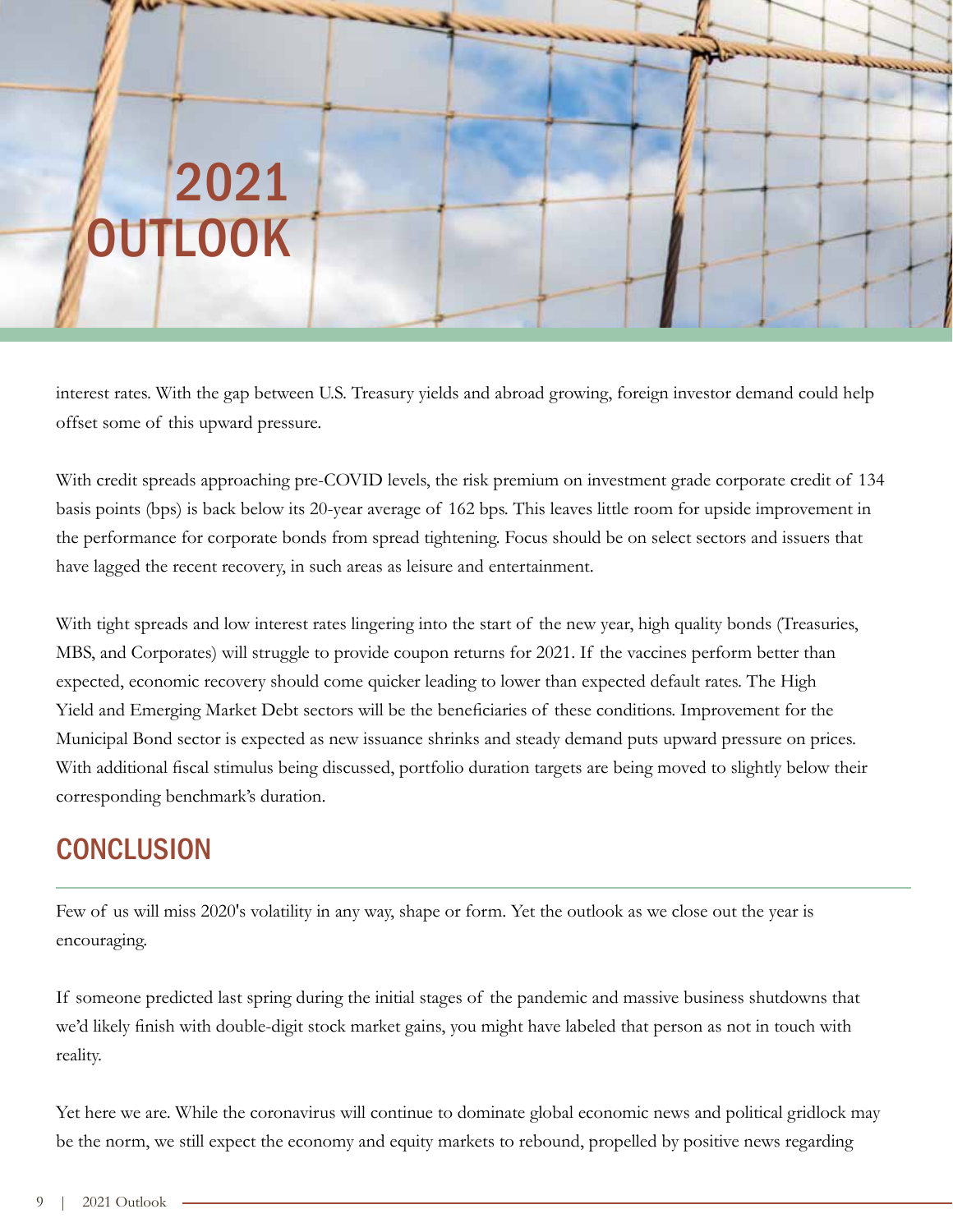

the promising vaccines and the tailwind of low interest rates and latent stimulus.

Despite a sharp and unprecedented fall in second-quarter GDP, the economy will have recovered much of the contraction by the time readers receive this publication.

With exceedingly low bond yields and increasing optimism about gaining control of the virus throughout 2021, we are recommending an overweight to stocks and underweight to bonds. While there is still much uncertainty as to control of the U.S. Senate as we go to press, we are not currently recommending any extraordinary repositioning for tax purposes at this time.

#### INVESTMENT POLICY TEAM - NOVEMBER 30, 2020

Disclosures: Past performance is no guarantee of future results, and the opinions and other information in the Outlook are as of November 30, 2020. The Outlook is a special report designed to provide investment information on economic markets for Commerce Trust Company's clients. It is intended to provide general information only and reflects the opinions of the Commerce Trust Company Investment Policy Committee.

This material is not a recommendation of any particular security, is not based on any particular financial situation or need, and is not intended to replace the advice of a qualified attorney, tax advisor, or investment professional. Diversification does not guarantee a profit or protect against all risk. Commerce Trust does not provide tax advice or legal advice to clients. Consult a tax specialist regarding tax implications related to any product and specific financial situations.

Data contained herein from third party providers is obtained from what are considered reliable sources. However, it's accuracy, completeness or reliability cannot be guaranteed.

### KEY STATS

3.5% 2021 U.S. GDP GROWTH FORECAST

14.52% S&P 500 YTD\*

5.0% 2021 UNEMPLOYMENT (ESTIMATE)

0.839% 10-YEAR U.S. TREASURY YIELD\*

7.28% BLOOMBERG BARCLAYS AGGREGATE BOND INDEX YTD RETURN\*

4.5% BLOOMBERG BARCLAYS MUNICIPAL BOND INDEX YTD RETURN\*

\* AS OF 11/27/20